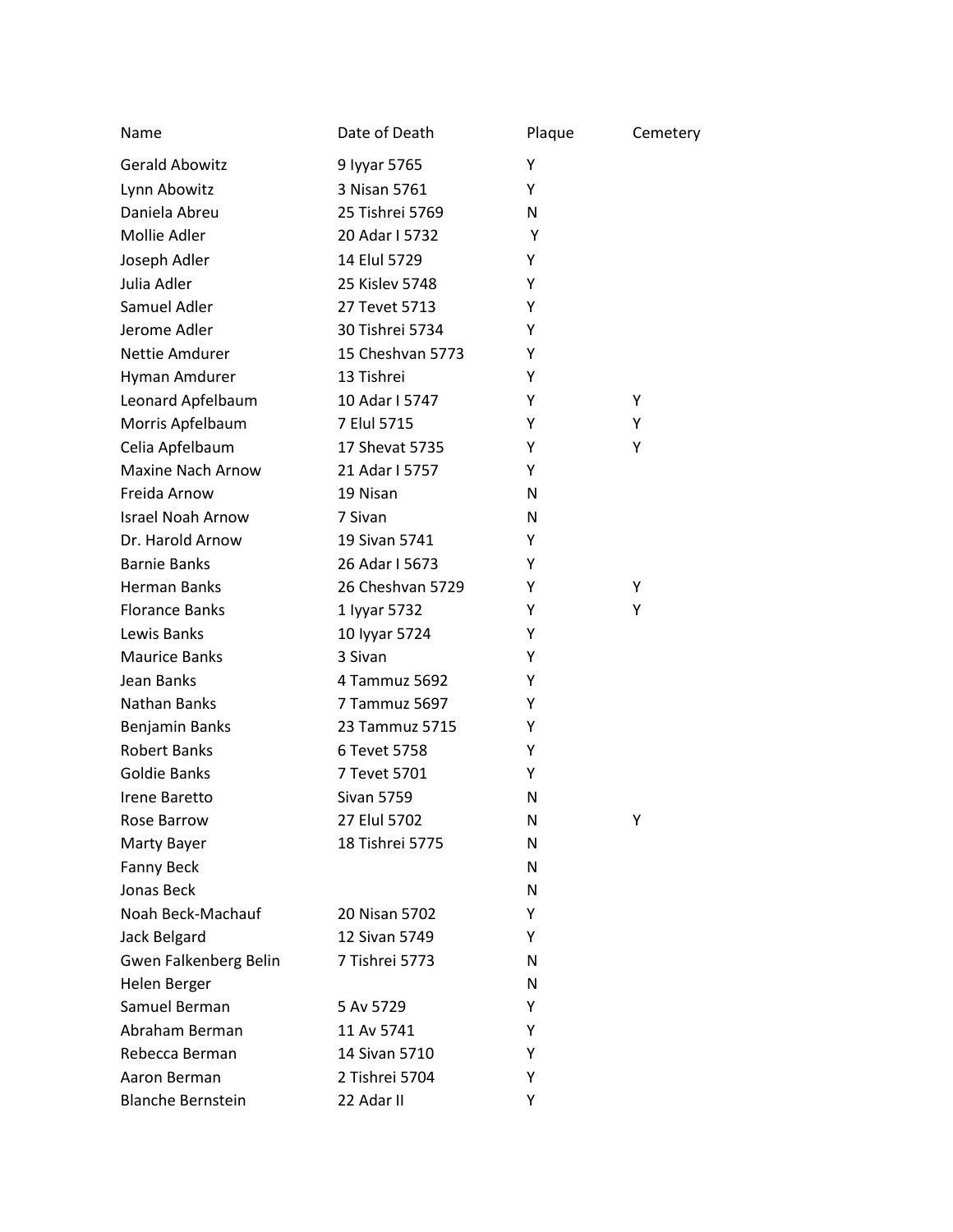| Harry E. Bernstein      | 15 Cheshvan 5747 | Υ |   |
|-------------------------|------------------|---|---|
| Margueurite Bernstein   | 19 Elul 5746     | Y | Y |
| Harris Bernstein        | 29 Elul          | N |   |
| Jack Bernstein          | 15 Iyyar 5749    | Υ | Y |
| David Bernstein         | 17 Iyyar 5770    | Y |   |
| Evelyn Stoler Bernstein | 2 Shevat 5756    | Υ |   |
| Edna Bernstein          | 8 Shevat 5749    | Y |   |
| <b>Hattie Biow</b>      | 2 Adar II 5725   | Υ |   |
| <b>Ely Biow</b>         | 2 Tevet 5701     | Y |   |
| Mildred Bloom           | 21 Adar          | N |   |
| Barton Bloom            | 19 Av 5756       | N |   |
| John Bloom              | 16 Elul          | N |   |
| <b>Sigmund Boraks</b>   | 16 Tammuz 5768   | N |   |
| <b>Margot Boraks</b>    | 23 Tevet 5755    | Y |   |
| Jane Boynton            |                  | N |   |
| <b>Stacey Brager</b>    | 11 Adar I 5728   | Υ | Υ |
| Rose Brok               | 22 Kislev 5755   | Y | Y |
| Kenneth R. Buckler      | 2 Adar I         | N |   |
| Naomi Buckler           | 4 Adar I         | N |   |
| Marvin L. Buckler       | 1 Elul           | N |   |
| Daniel Buckler          | 21 Shevat 5776   | N |   |
| Diane Buckler           | 24 Shevat 5768   | N |   |
| Joseph Solomon Buntman  | 13 Nisan 5712    | Υ |   |
| Lillian Buntman         | 18 Shevat 5737   | Y |   |
| <b>Milton Carmel</b>    | 28 Adar I 5749   | Y |   |
| <b>Henry Charles</b>    | 15 Shevat 5772   | N | Y |
| Dr. Irving I. Cherry    | 25 Adar II 5722  | Y |   |
| Jeanette Cherry         | 27 Tammuz 5757   | Y | Y |
| Julius Cohen            | 18 Av 5700       | Υ |   |
| Gertrude Cohen          | 17 Elul 5721     | Υ |   |
| <b>Walter Cohen</b>     | 14 Iyyar 5702    | Υ |   |
| Phillip Cohen           | 19 Iyyar 5703    | Υ |   |
| Lily Cohen              | 26 Shevat 5709   | Υ |   |
| Louis Cohen             | 17 Sivan 5718    | Υ |   |
| Helen Cohen             | 4 Tevet 5732     | Υ |   |
| Ellen Cohen             | 24 Tevet 5710    | Υ |   |
| <b>Anne Dainoff</b>     | 5768             | N | Y |
| Olymp Dainoff           | 5742             | N | Y |
| <b>Ryan Daniels</b>     | 26 Iyyar 5766    | Υ |   |
| Joseph Daniels          | 30 Shevat 5763   | Υ |   |
| <b>Ilene Daniels</b>    | 16 Sivan 5773    | Υ |   |
| <b>Mildred Daniels</b>  | 29 Sivan 5769    | Υ |   |
| Haskel Diamond          | 21 Av            | Υ |   |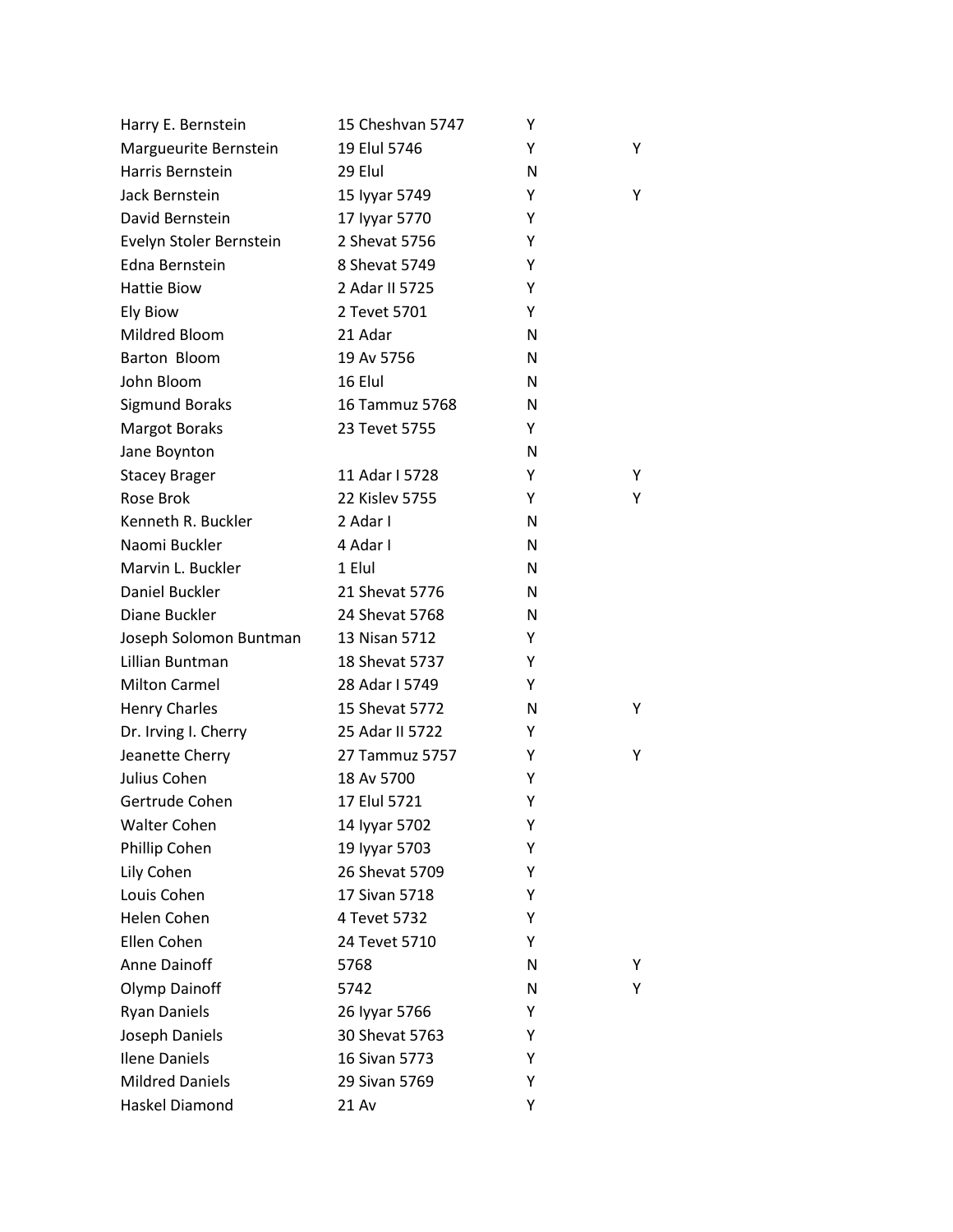| Sandy Diamond          | 4 Sivan 5771     | N |   |
|------------------------|------------------|---|---|
| Shirley Diamond        | 12 Tevet         | Y |   |
| <b>Ben Drimer</b>      | 18 Adar I 5724   | N |   |
| Mary Drimer            | 2 Kislev 5764    | N |   |
| William Fehr           | 19 Shevat 5719   | Y | Υ |
| Lena Feinstein         | 5740             | N | Υ |
| Abraham Feldman        | 10 Av 5724       | Υ |   |
| Jacob Feldser          | 25 Tishrei 5745  | Υ |   |
| William Feldstein      | 28 Kislev 5725   | Y | Υ |
| Sarah Feldstein        | 25 Sivan 5737    | N | Υ |
| <b>Bev Fiedler</b>     | 21 lyyar         | N | Υ |
| Dr. Herman Fiedler     | 27 Kislev        | N | Υ |
| Louis Fisher           | 7 Cheshvan 5753  | Y |   |
| Rose Frank             | 9 Av 5761        | Y |   |
| George Frank           | 24 Av 5723       | Υ |   |
| <b>Charles Frank</b>   | 29 Iyyar 5728    | Υ |   |
| Lester Freedman        | 12 Elul 5684     | N | Υ |
| Lillian Freedman       | 12 Sivan 5704    | N | Υ |
| Wolf Freedman          | 30 Tishrei 5686  | N | Υ |
| Marcia Fremont         | 17 Cheshvan 5723 | Υ |   |
| Michael Fremont        | 5 Nisan 5754     | Y | Υ |
| Lillian Fremont        | 13 Sivan 5752    | Υ | Υ |
| William M. Friedman    | 9 Adar 5705      | Υ |   |
| Leo Friedman           | 2 Adar I 5733    | Y | Υ |
| Lina Friedman          | 19 Iyyar 5768    | N |   |
| Max B. Friedman        | 16 Shevat        | N |   |
| Fannie Friedman        | 9 Tevet 5685     | Υ |   |
| Barney A. Friedman     | 17 Tevet 5720    | Υ |   |
| Kathryne Friedman      | 5758             | Y | Υ |
| Eileen Garber-Hosey    | 5764             | N | Υ |
| <b>Edith Gardner</b>   | 27 Cheshvan 5770 | N |   |
| <b>Charles Gardner</b> | 12 Sivan         | N |   |
| Larry Gedrich          | 14 Iyyar 5765    | Y |   |
| <b>Eleanor Gedrich</b> | 16 Nisan 5755    | Υ |   |
| Albert Emil Gedrich    | 27 Tishrei 5717  | Y |   |
| Mae Gerstein           | 4 Kislev 5741    | Υ |   |
| Albert Gerstein        | 3 Sivan 5746     | Y |   |
| George Glazer          | 9 Tammuz 5758    | N |   |
| <b>Sharon Glazer</b>   | 24 Tevet 5753    | Y |   |
| <b>Betty Glazer</b>    | 17 Tishrei 5761  | N |   |
| Jack Gold              | 28 Tammuz 5769   | Y |   |
| Pearl Baum Golden      | 17 Nisan 5769    | Y |   |
| <b>Byron Goldman</b>   | 21 Adar I        | N |   |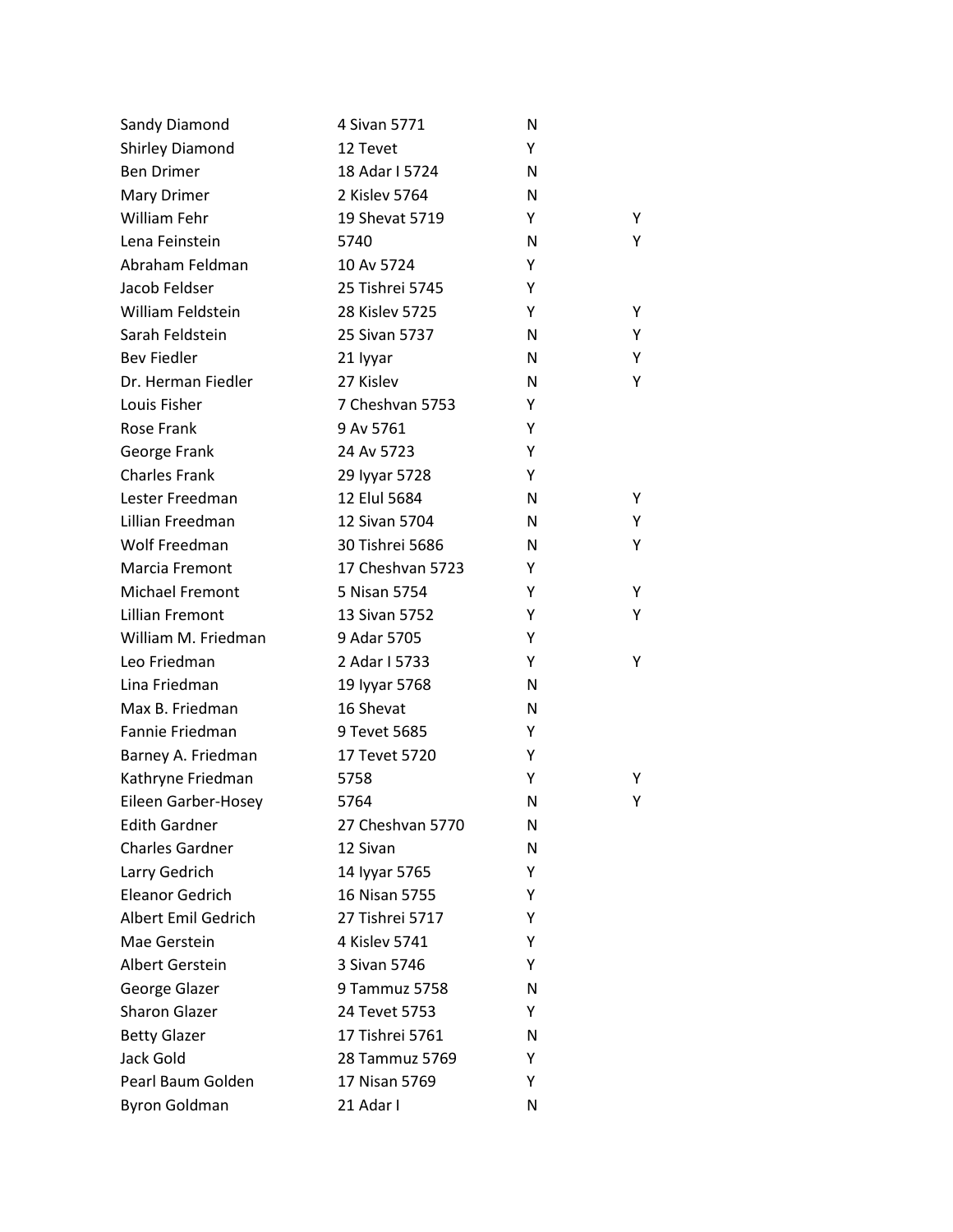| <b>Emanuel Goldman</b>           | 27 Iyyar 5739    | Υ |    |
|----------------------------------|------------------|---|----|
| <b>Charles Leonard Goldsmith</b> | 15 Tishrei 5769  | N | Y  |
| <b>Fred Goldstein</b>            | 2 Av 5752        | N |    |
| Rose Goldstein                   | 12 Av 5761       | N |    |
| Jerome Goodman                   | 20 Av 5735       | N | Y  |
| Sarah Goodman                    | 24 Kislev 5683   | N | Y  |
| Charles Goodman                  | 28 Tammuz 5754   | Y |    |
| S. Gordon                        | 23 Cheshvan 5679 | N | Υ  |
| <b>Roy Grassely</b>              | 2 Cheshvan       | N |    |
| Maurice Green                    | 10 Iyyar 5760    | Y |    |
| Sylvia Glazer Green              | 22 Tevet 5738    | Y |    |
| Morris Greenberg                 | 23 Cheshvan 5730 | N |    |
| Bertha Greenberg                 | 27 Tishrei 5738  | N |    |
| Rose Greenburg                   | 21 Av 5726       | N | Y  |
| Max Greenfield                   | 21 Adar I 5753   | Y |    |
| Fay Greenfield                   | 12 Elul 5756     | Υ |    |
| Shirley Rich Grindlinger         | 28 Sivan 5770    | N |    |
| Selma Grossberg                  | 26 Tevet         | N |    |
| Sarah Gubin                      | 6 Av 5707        | Y | Υ  |
| Morris Gubin                     | 19 Shevat 5705   | Υ | Υ  |
| <b>Victor Gubin</b>              | 2 Tammuz 5774    | Υ | Y  |
| <b>Bernice Gubin</b>             | 2 Tammuz         | N | Y  |
| <b>Charles Gubin</b>             |                  | N | Υ  |
| Jeremy Haimes                    | 7 Shevat 5740    | Υ |    |
| Marcia J. Hammer                 | 28 Tishrei 5759  | Υ |    |
| Sylvia Hantman                   | 4 Tevet 5753     | Υ |    |
| <b>Ralph Harris</b>              | 13 Shevat 5767   | Y |    |
| Harvey Hart                      | 25 Shevat 5770   | N |    |
| Dr. Joel Hartman                 | 9 Elul 5770      | Υ |    |
| Dr. Milton Hartman               | 4 Kislev 5762    | Υ |    |
| Selma Hartman                    | 20 Shevat 5760   | Y |    |
| Joshua Harton                    | 10 Tishrei 5771  | N |    |
| Paul Heim                        | 4 Sivan 5775     | N |    |
| Sylvia Rosenblum Henry           | 14 Av 5731       | Y |    |
| Dr. Hyman I. Henry               | 9 Sivan 5737     | Y |    |
| Louis Hershman                   | 23 Adar I 5737   | Y |    |
| Rose Hershman                    | 27 Kislev 5760   | Y |    |
| Bertha Heyman                    | 19 Elul          | N | Y  |
| Robert Heyman                    | 2 Shevat 5765    | Y | Y  |
| Israel Heyman                    | 15 Tevet 5729    | Y | Y  |
| Aaron Heyman                     |                  | N |    |
| Mina Rachel Heyman               |                  | N |    |
| Jacob Hinteroff                  | 5756             | N | Y. |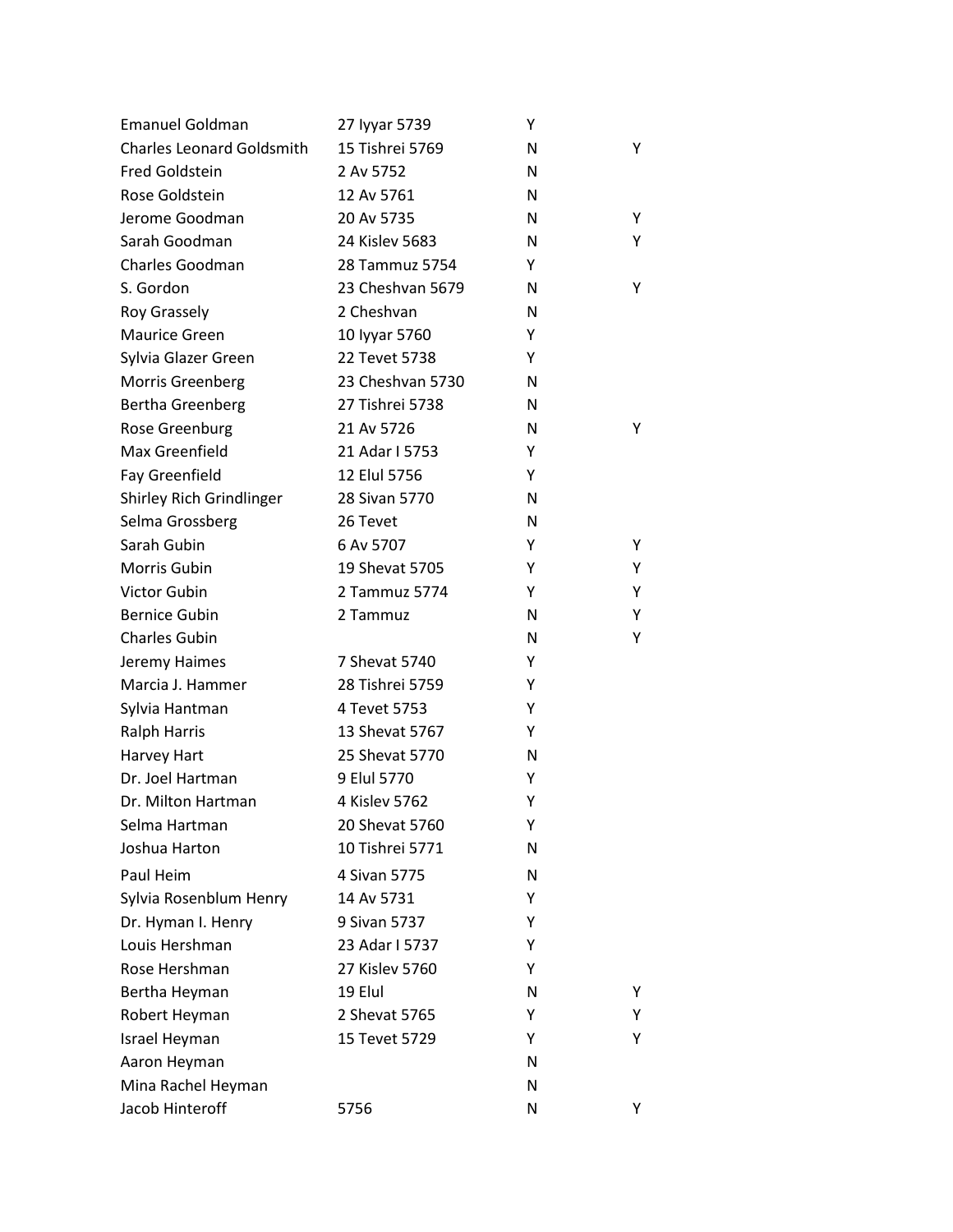| Reba Hirsch              | 14 Av 5771       | Υ |   |
|--------------------------|------------------|---|---|
| Morris Hirsch            | 25 Av 5696       | Υ |   |
| Arthur Hirsch            | 13 Cheshvan 5724 | Y | Y |
| Fritzi Hirsch            | 15 Cheshvan      | N |   |
| Joseph Hirsch            | 26 Elul 5729     | Y |   |
| Rosalie Hirsch           | 28 Shevat 5665   | N | Y |
| Jean Pearl Hirsch        | 21 Sivan 5709    | Y |   |
| Dr. Nathan Hirsch        | 17 Tammuz 5722   | Υ |   |
| Ernestine Hirsch         | 26 Tishrei 5713  | Y | Y |
| <b>Bernard Hoffman</b>   | 24 Elul 5747     | Y |   |
| <b>Gustave Huppert</b>   | 27 Av            | N |   |
| <b>Sigfried Hutterer</b> | 20 Adar I 5689   | Υ |   |
| Simon Hutterer           | 28 Adar I 5714   | Υ |   |
| <b>Martin Hutterer</b>   | 5 Elul 5744      | Υ |   |
| Josephine Hutterer       | 23 Sivan 5712    | Υ |   |
| Helen Hyman              | 27 Tammuz 5742   | Y |   |
| Albert Hyman             | 11 Tishrei 5768  | N |   |
| Sophie Irwin             | 13 Nisan 5771    | N |   |
| Archie Irwin             | 8 Tevet          | N |   |
| Dr. Moritz Jacobson      | 1 Av 5721        | Υ |   |
| Louis Jacobson           | 10 Av 5750       | Υ |   |
| Charlotte Jacobson       | 1 Elul 5733      | Υ |   |
| Rose Jacobson            | 2 Elul 5750      | Υ |   |
| Seymour Jacobson         | 2 Elul 5750      | Υ |   |
| Dr. Lou H. Jacobson      | 18 Tammuz 5750   | Y | Y |
| Carol Adler Jeffrey      | 17 Cheshvan 5736 | Υ |   |
| Julius Kador             | 2 Cheshvan 5774  | N |   |
| Samuel Kahn              | 13 Sivan 5741    | Y | Y |
| Frances Kahn             | 4 Tevet          | N | Y |
| <b>Frank Karniol</b>     | 29 Av 5750       | Υ | Υ |
| Hilda Karniol            | 6 Tammuz         | Υ | Y |
| Evelyn Karniol           | 10 Tishrei       | Υ |   |
| Ignaz Karniol            | 10 Tishrei       | Y |   |
| Benjamin Kass            | 28 Elul          | N |   |
| Pauline D. Kass          | 20 Sivan         | N |   |
| Israel Katuna            | 3 Shevat 5718    | Υ |   |
| Morris Katuna            | 5726             | Y | Y |
| Benjamin M. Katz         | 20 Iyyar 5729    | Υ | Υ |
| Minnette Katz            | 21 Sivan 5744    | Y | Y |
| Albert Kaufman           | 15 Cheshvan 5713 | Y |   |
| Fred Kaufman             | 29 Cheshvan 5729 | Y |   |
| Barbara Kaufman          | 1 Nisan 5684     | Y |   |
| Hannah Kaufman           | 10 Shevat 5728   | Y |   |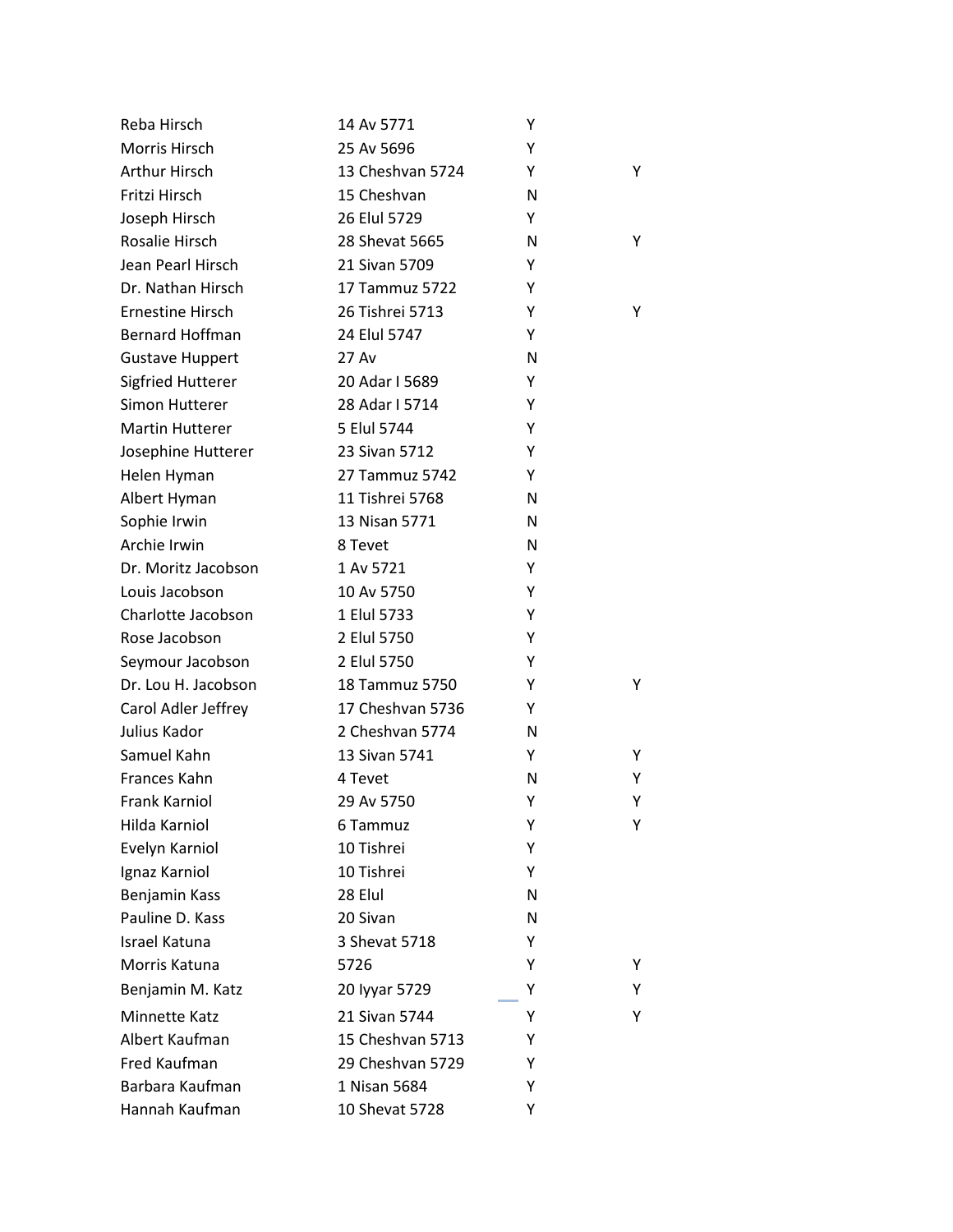| Silas Kaufman                  | 30 Sivan 5724    | Υ |   |
|--------------------------------|------------------|---|---|
| Max Kaufman                    | 9 Tevet 5694     | Υ |   |
| Melba Kaufman                  | 6 Tishrei        | N |   |
| Louis Keiserman                | 23 Elul 5686     | Υ |   |
| Rose Keiserman                 | 27 Kislev 5696   | Y |   |
| Jacob Klapper                  | 29 Adar 5751     | N |   |
| Dean Klick                     | 24 Iyyar 5774    | N |   |
| <b>Scott Klick</b>             | 4 Nisan 5774     | N |   |
| Mable Klick                    | 29 Tevet         | N |   |
| Miriam Koch                    | Av               | N |   |
| Sidney Koch                    | 13 Tevet 5744    | N |   |
| Jack Kolbert                   | 21 Elul 5765     | N | Y |
| <b>Ruth Kolbert</b>            | 17 Sivan 5763    | N | Y |
| Joseph Isaac Kolmen            | 21 Shevat        | N |   |
| Sam Kolmen                     | 21 Tishrei 5775  | N | Υ |
| Minna Gerson Kolmen            |                  | N |   |
| Mark Kornfeld                  | 17 Av 5772       | Y |   |
| Abraham Kornsweet              | 23 Tevet 5726    | Y |   |
| Sonia Kornsweet                | 25 Tevet 5753    | Υ |   |
| Anna Cohn Kranich              | 19 Adar II 5752  | N |   |
| Max Kronberg                   | 27 Tevet 5711    | Y | Y |
| Lillian Kronberg               | 5740             | N | Y |
| Gertrude Kutno                 | 7 Iyyar 5771     | Y |   |
| <b>Edith Lavine</b>            | 5 Nisan 5729     | N |   |
| <b>Howard Lawrence</b>         | 2 Nisan 5750     | N |   |
| Benjamin Leigh                 | 27 Cheshvan 5769 | N |   |
| Benjamin Lessey                | 28 Cheshvan      | Υ |   |
| Lillian Lessey                 | 12 Tishrei       | Y |   |
| Rose Lev                       | 28 Shevat 5736   | Υ |   |
| Hyman Lev                      | 25 Sivan 5731    | Υ | Y |
| Roslyn Levine                  | 21 Av 5751       | Υ |   |
| Oscar Levine                   | 20 Nisan 5735    | Υ |   |
| Paul Levitan                   | 2 Adar 5735      | Υ |   |
| Rebecca Levitan                | 9 Cheshvan 5731  | Υ |   |
| Jeffry Levitan                 | 16 Tammuz 5754   | Y |   |
| Julius Levitan                 | 16 Tammuz 5705   | Y |   |
| <b>Herbert Levy</b>            | 28 Kislev 5740   | Y |   |
| Minnie Levy                    | 14 Shevat 5731   | Υ |   |
| <b>Helen Liachowitz</b>        | 10 Adar 5747     | Y |   |
| Lilliam Liachowitz             | 1 Av 5770        |   |   |
| <b>Aaron Thomas Liachowitz</b> | 24 Kislev 5721   | Y |   |
| Abraham Lipkin                 | 26 Shevat 5726   | Υ |   |
| Anne Lipman                    | 28 Kislev 5704   | Y |   |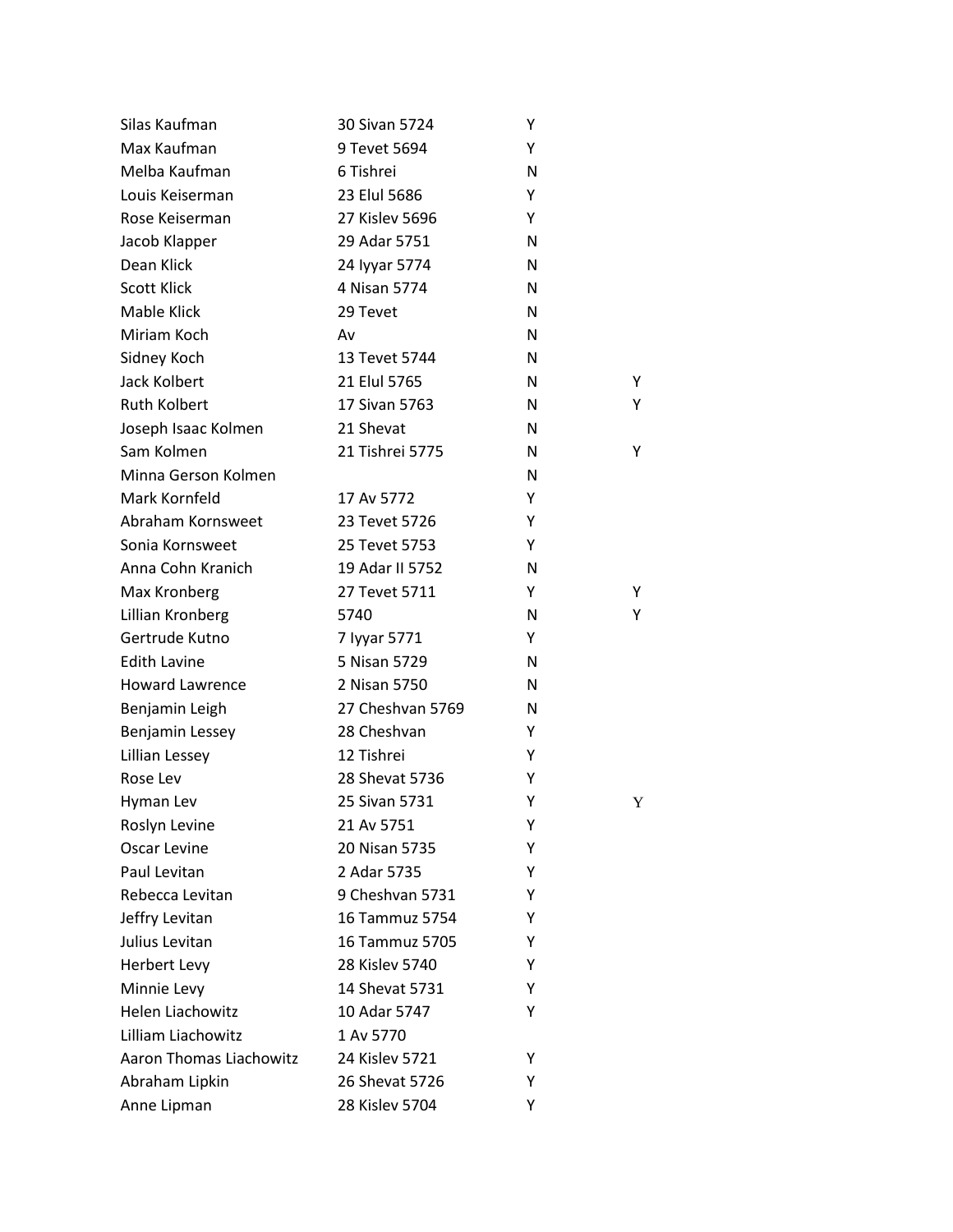| Louis Lipman           | 26 Tammuz        | Y |   |
|------------------------|------------------|---|---|
| George Dennis London   | 6 Iyyar 5711     | N | Y |
| <b>Bernard London</b>  | 7 lyyar          | Y |   |
| <b>Betty London</b>    | 1 Tevet 5773     | N |   |
| Jerry Lovesky          | 19 lyyar         | N |   |
| Robert Lyons           | 3 Cheshvan 5773  | Y |   |
| Estelle Lyons          | 8 Sivan 5752     | N | Y |
| Abe Lyons              | 23 Sivan 5754    | N | Y |
| Olga Machauf           | 24 Adar I 5740   | Y |   |
| Ignaz Machauf          | 7 lyyar          | N |   |
| Kurt Machauf           | 2 Nisan 5701     | N |   |
| <b>Myron Mandel</b>    | 11 Sivan 5769    | N |   |
| Abraham Marateck       | 9 Cheshvan 5699  | Y |   |
| Mary Marateck          | 25 Elul 5720     | Υ |   |
| <b>Esther Markley</b>  | 1 Adar I 5720    | Y | Y |
| <b>Maurice Markley</b> | 4 Kislev 5743    | Υ | Y |
| <b>Manny Marks</b>     | 11 Tevet 5774    | N |   |
| Roberta Maslow         | 12 Tammuz 5775   |   |   |
| <b>Marvin Maslow</b>   |                  | N |   |
| Sally McMillan         |                  | N |   |
| Joseph McMillan        |                  | N |   |
| Goldye Michelson       | 4 Kislev 5756    | Y |   |
| Max Michelson          | 7 Tammuz 5719    | Y |   |
| Saul Miller            | 5 Elul 5730      | Υ |   |
| Rebecca Miller         | 8 Sivan 5712     | Y |   |
| Michael Miller         | 23 Tammuz 5699   | Υ |   |
| <b>Babette Millner</b> | 25 Cheshvan 5711 | Y |   |
| Sigmund Millner        | 17 Iyyar 5715    | Y |   |
| Meyer Millner          | 19 Tishrei 5706  | Y |   |
| <b>Aaron Milton</b>    | 4 Kislev 5731    | Y |   |
| <b>Arnold Minker</b>   | 17 Elul 5745     | Y |   |
| Anna Mosenson          | 14 Av 5743       | N | Y |
| David Moskowitz        | 13 Nisan 5713    | N | Y |
| Joan Nach              | 5 Adar II        | Y |   |
| Gilbert Nach           | 18 Cheshvan      | Y |   |
| Benjamin Nach          | 9 Kislev 5715    | N |   |
| Pearl Nach             | 8 Shevat 5732    | N |   |
| Kenneth Nadel          | 2 Adar I 5755    | Y |   |
| Philip Newman          | 7 Adar I 5736    | Y |   |
| Robert B. Newman       | 22 Av 5775       | N |   |
| Sara Rosenstein Newman | 29 Av 5722       | Y |   |
| <b>Robert Newman</b>   | 18 Nisan         | N |   |
| <b>Stewart Newman</b>  | 3 Shevat 5775    | N |   |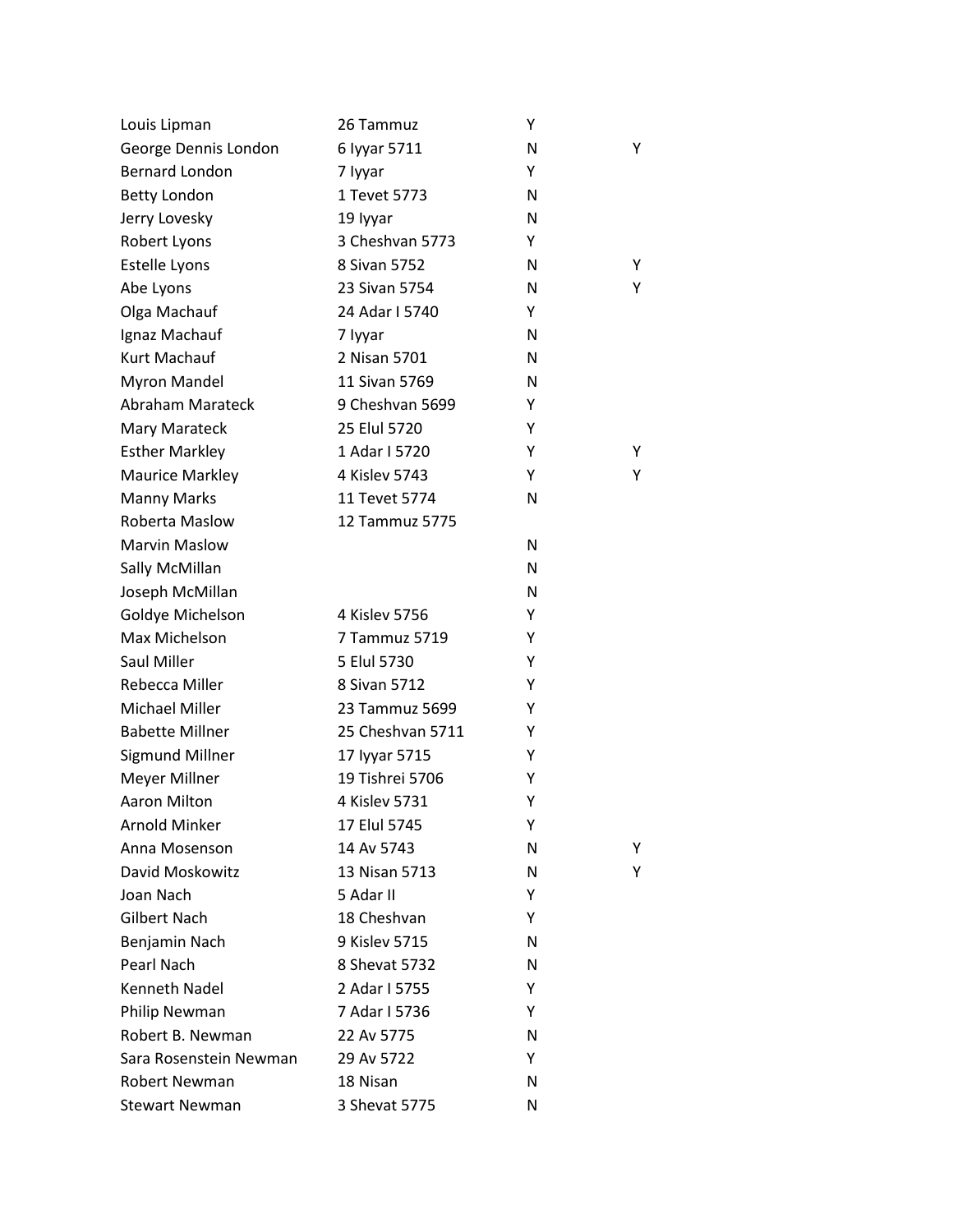| Joseph Newman                     | 1 Tishrei 5719   | Υ |   |
|-----------------------------------|------------------|---|---|
| Fannie Oberson                    | 29 Av 5726       | Υ |   |
| <b>Isadore Oberson</b>            | 4 Cheshvan 5738  | Υ |   |
| <b>Mildred Osterweil</b>          | 20 Tevet 5717    | Υ |   |
| Samuel Osterweil                  | 7 Tishrei 5720   | Y |   |
| Mary Beth Payne                   | 15 Adar 5767     | N |   |
| Reed Payne                        | 29 Adar I 5749   | N |   |
| Rabbi Norman Perman               | 27 Adar I 5753   | Y |   |
| Sylvia Perman                     | 15 Kislev 5750   | Y |   |
| Joseph Peyser                     | 5729             | N | Y |
| Max Polinsky                      | 23 Nisan 5750    | Y |   |
| <b>Rosalind Penziner Polinsky</b> | 22 Tishrei 5729  | Υ |   |
| <b>Charles Putterman</b>          | 18 Cheshvan 5744 | Y |   |
| Yetta Putterman                   | 26 Sivan 5703    | Υ |   |
| Helene Yagoda Rand                | 16 Adar II 5760  | Υ |   |
| Saul Rauch                        | 12 Kislev 5733   | Υ |   |
| Katie Rauch                       | 1 Tammuz 5752    | Y |   |
| <b>Bert Rich</b>                  | 14 Av 5746       | Υ |   |
| <b>Hedy Rich</b>                  | 28 Shevat 5760   | Y |   |
| <b>Rose Riemer</b>                | 24 Kislev        | N |   |
| Samuel Riemer                     | 7 Shevat 5765    | N |   |
| <b>Edith Rosenberg</b>            |                  | N |   |
| Lillian Rosenblatt                | 22 Adar I 5714   | Υ |   |
| <b>Morris Rosenblatt</b>          | 24 Shevat 5728   | Y |   |
| Zelda Rosenblum                   | 6 Cheshvan 5699  | N | Y |
| Tillie Rosenblum                  | 11 Cheshvan 5710 | Y |   |
| Samuel Rosenblum                  | 26 Elul 5681     | N | Υ |
| <b>Edward Rosenblum</b>           | 4 Iyyar 5771     | Y |   |
| Abe Rosenblum                     | 25 Iyyar 5729    | Υ |   |
| H. Max Rosenblum                  | 7 Nisan 5719     | Υ |   |
| Grace B. Rosenblum                | 15 Nisan 5756    | Υ |   |
| Hyman Rosenblum                   | 14 Tammuz 5705   | Υ |   |
| Samuel Nathan Rosenblum           | 5692             | N | Y |
| Hyman J. Ross                     | 6 Av 5741        | Y |   |
| <b>Frances Goldman Ross</b>       | 1 Shevat 5729    | Y |   |
| <b>Shirley Kronberg Ross</b>      | 30 Shevat 5762   | N | Y |
| David Rozet                       | 7 Cheshvan 5756  | N |   |
| Sonia Rozet                       | 23 Nisan 5772    | N |   |
| Hyman Rubenstein                  | 21 Elul          | N |   |
| <b>Martin Rubenstein</b>          | 16 Tammuz 5755   | N |   |
| Henrietta Rubenstein              | 26 Tevet         | N |   |
| Arlen Ruff                        | 24 Elu 5752      | N |   |
| <b>Bernard Salesky</b>            | 8 Shevat 5723    | Y |   |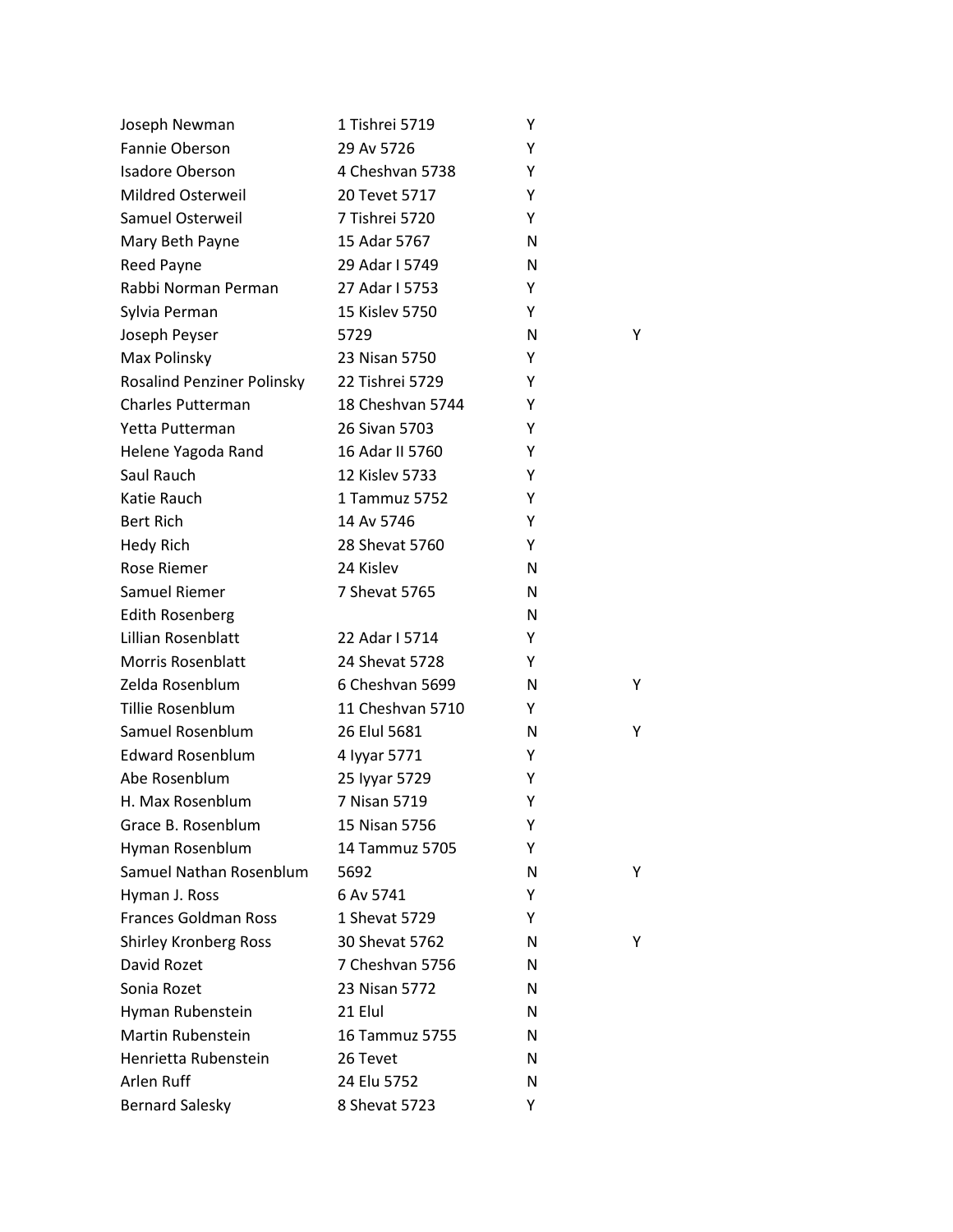| Joseph Salesky               | 17 Tammuz 5719   | Y |   |
|------------------------------|------------------|---|---|
| Emilia Sanchez               | 7 Cheshvan 5769  | N |   |
| <b>Bernice Schlopak</b>      | 5748             | N | Υ |
| Jennie Schlopak              | 5736             | N | Y |
| Anne Schneider               | 24 Adar II 5730  | Υ | Y |
| Max Schneider                | 25 Tevet         | Y |   |
| Herman Hy Schultz            | 29 Kislev 5757   | Υ |   |
| Anabelle Schultz             | 13 Tevet 5744    | Υ |   |
| Marcia Schultz               | 28 Tishrei 5759  | N | Y |
| Julius Schwartz              | 13 Adar I 5697   | Υ |   |
| Elsie Schwartz               | 29 Av 5739       | Υ |   |
| Sally Deborah Schwartz       | 29 Iyyar 5733    | Υ |   |
| Susan Myra Schwartz          | 3 Kislev 5736    | Y |   |
| <b>Edith Schwartz</b>        | 13 Shevat 5698   | Y |   |
| Harriet Schwartz             | 10 Tammuz 5769   | Y | Y |
| <b>Howard Schwartz</b>       | 5772             | N | Y |
| Rona Seider                  | 25 Tevet 5773    | Y |   |
| Ida Seidler                  | 22 Tevet 5683    | Υ |   |
| <b>Maxwell William Shane</b> | 7 Adar I 5726    | Υ |   |
| Lillian Shane                | 21 Shevat 5728   | Υ |   |
| Yetta Shapiro                | 24 Nisan 5704    | Y |   |
| William Shumka               | 20 Adar 5759     | Υ |   |
| Jean Shumka                  | 22 Sivan 5758    | Υ |   |
| <b>Edith Shyster</b>         | 15 Tammuz        | Υ |   |
| Sol Silberman                | 26 Kislev        | N |   |
| Selma Silberman              | 9 Shevat 5773    | Υ |   |
| Rebecca Silverberg           | 8 Adar I         | N |   |
| Max Silverberg               | 20 Elul          | N |   |
| Daniel Silverman             | 4 Adar I 5748    | Y |   |
| Annie Chanah Silverman       | 6 Adar I         | N |   |
| Meyer Silverman              | 10 Cheshvan      | N |   |
| <b>Florence Silverman</b>    | 28 Cheshvan 5764 | Y |   |
| Louis Siskind                | 5753             | N | Y |
| Allan Sobel                  | 17 Kislev 5771   | Υ |   |
| Dr. Daniel Solomon           | 6 Adar I 5733    | Y |   |
| Juel Lewis Solomon           | 1 Av 5729        | Y |   |
| Lester H. Solomon            | 1 Av 5740        | Υ | Y |
| Elinor Solomon               | 27 Cheshvan 5774 | Y |   |
| Pearl Solomon                | 24 Kislev 5737   | Y |   |
| Lena Solomon                 | 7 Nisan 5740     | Y |   |
| Richard A. Solomon           | 14 Shevat 5765   | Y |   |
| <b>Bessie Sosland</b>        | 26 Kislev        | N |   |
| Saul Sosland                 | 1 Nisan          | N |   |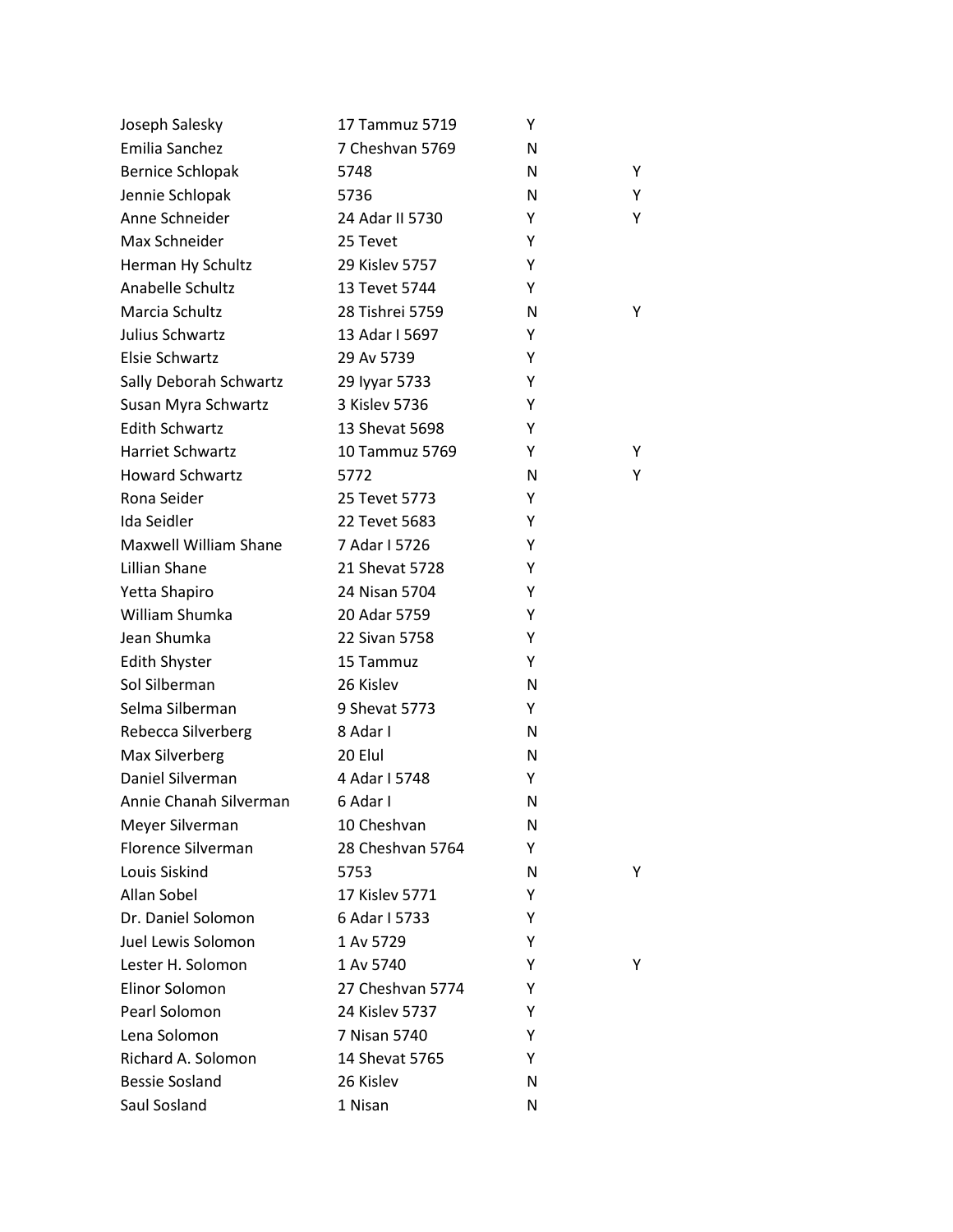| Karl Sosland                    | 4 Nisan          | N |   |
|---------------------------------|------------------|---|---|
| Mervyn Speck                    | 11 Tishrei       | N |   |
| Arthur Spector                  | 3 Elul 5718      | Υ |   |
| Sarah Sperber                   | 12 Adar I        | N |   |
| Harold Sperber                  |                  | N |   |
| Joseph Spritzler                | 5 Iyyar 5732     | Y |   |
| <b>Beatrice Davis Spritzler</b> | 21 Iyyar 5724    | Υ |   |
| Helen Steen                     | 21 Adar I 5757   | Υ |   |
| <b>Irving Steinberg</b>         | 10 Tishrei       | N |   |
| Morris Stiefel                  | 7 Kislev 5736    | Υ |   |
| Jacquie Stiefel                 | 26 Shevat 5762   | Υ |   |
| Molly Stiefel                   | 25 Sivan 5740    | Y |   |
| Harold Stiefel                  | 12 Sivan 5748    | Y |   |
| Beth Stiefel-Itoh               | 29 Elul          | Υ |   |
| Julius Morris Stoler            | 21 Adar I 5706   | Υ |   |
| Sig Stoler                      | 22 Cheshvan 5762 | Υ |   |
| Helen Abrams Stoler             | 26 Iyyar 5711    | Υ |   |
| <b>Harold Stoler</b>            | 2 Sivan 5742     | Υ |   |
| Jerome Striman                  | 24 Tishrei 5761  | N | Υ |
| Dr. Edward Suchman              | 29 Tishrei 5730  | Υ | Υ |
| Arnold Sukenik                  | 20 Tevet 5731    | Υ |   |
| Albert Teichman                 | 15 Sivan         | N |   |
| <b>Reuben Tizes</b>             | 19 Elul 5754     |   |   |
| Jennie Ullman                   | 6 Elul 5661      | Υ |   |
| Joseph Ullman                   | 6 Elul 5670      | Υ |   |
| Julius Voss                     | 21 Adar I 5735   | Υ |   |
| Else Voss                       | 11 Av 5732       | Υ |   |
| Ed Voss                         |                  | N |   |
| Irma Voss                       |                  | N |   |
| Fanny Wall                      | 1 Cheshvan 5685  | N | Υ |
| <b>Robert Weis</b>              | 6 Cheshvan 5776  | N |   |
| Stella Freeman Weis             | 10 Cheshvan 5728 | Υ |   |
| Harry Weis                      | 20 Elul 5721     | Y |   |
| <b>Claire Weis</b>              |                  | N |   |
| <b>Walter Weisberg</b>          | 21 Iyyar 5733    | Y |   |
| <b>Martin Weiss</b>             | 24 Shevat 5757   | N |   |
| <b>Ethel Winett</b>             | 20 Adar I 5765   | N |   |
| George Winett                   | 29 Tevet 5755    | N |   |
| Jay Wolfberg                    | 15 Av 5734       | N |   |
| Mel Wolfberg                    | 2 lyyar 5775     | N |   |
| David Wolfberg                  | 30 Kislev 5720   | N | Y |
| Ida Wolfberg                    | 19 Shevat 5771   | N |   |
| Calvin J. Wolfberg              | 11 Sivan         | N | Υ |